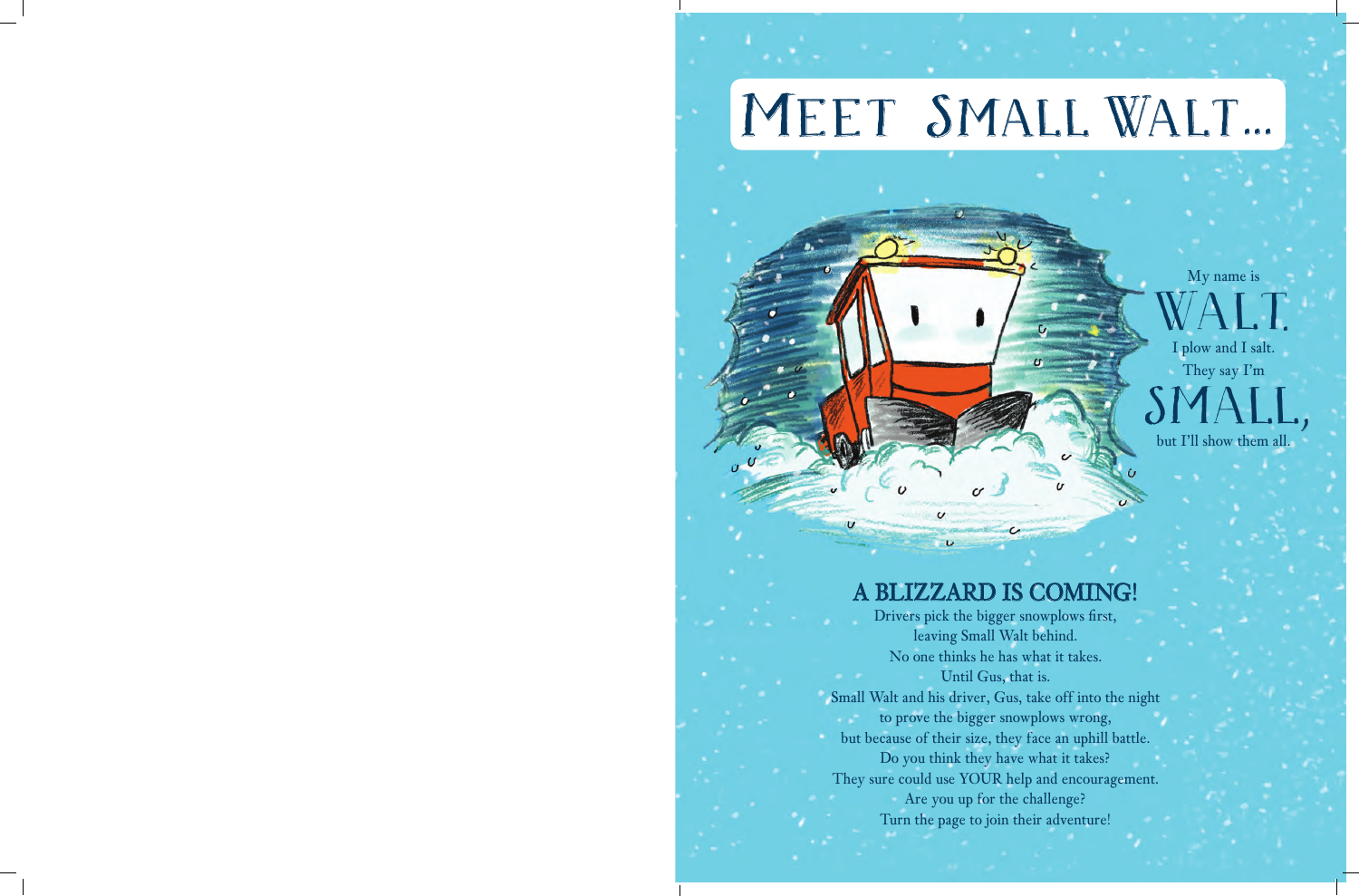## OFF You Go

From bridges to ramps to hilly neighborhoods, each plow has a route to follow. Guide Walt and Gus through the dark and snowy roads of their sleepy town.

The snow begins falling just as the sun sets. START your route at the plow lot.





Story by Elizabeth Verdick Pictures by Marc Rosenthal PAULA WISEMAN BOOKS<br>Simon & Schuster Children's Publishing

REPRODUCIBLE



FINISH back at the plow lot. Dawn has arrived and thanks to your hard work, the roads are paved!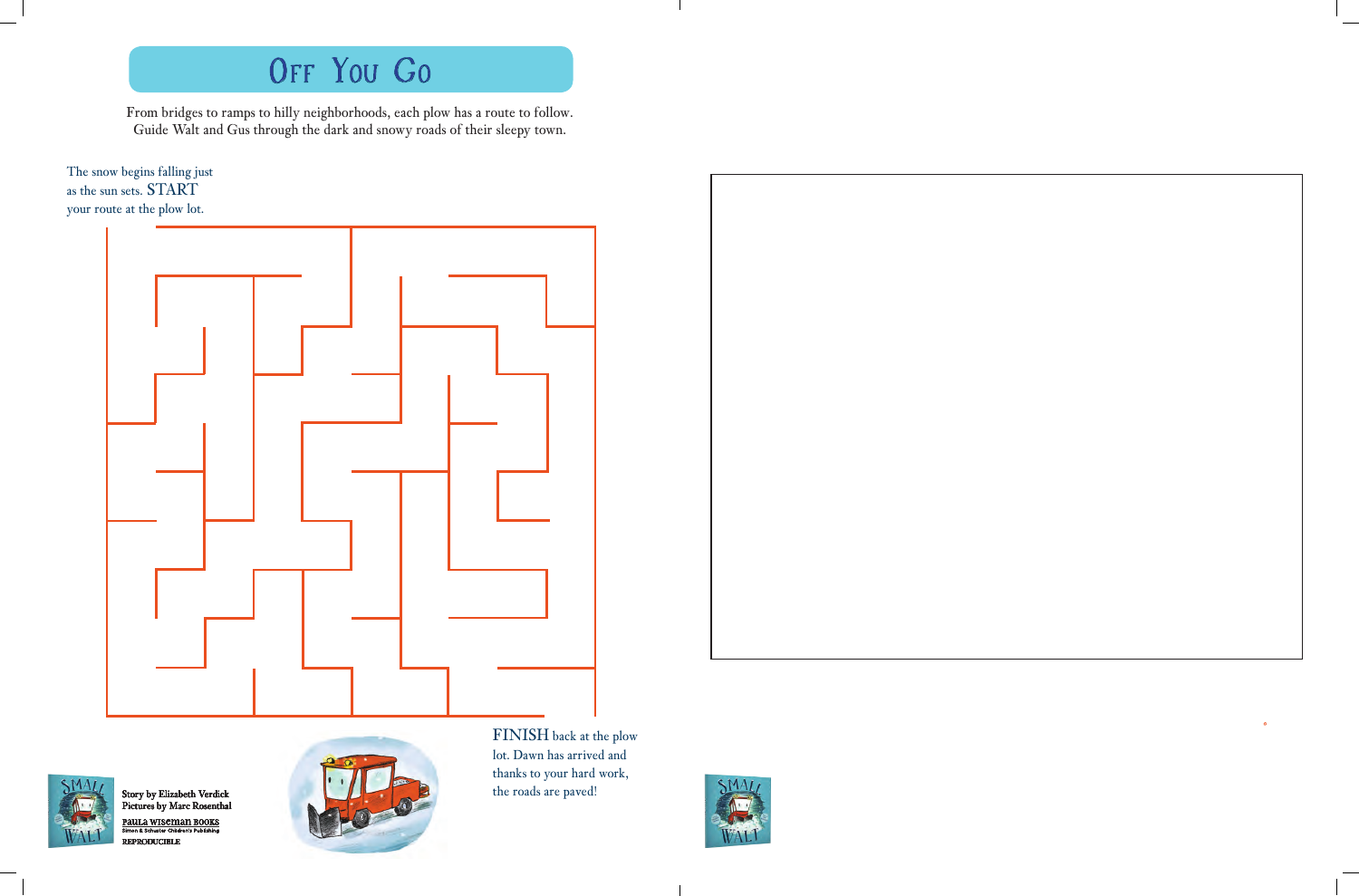## SMALL WALT HAS A LOT TO SAY

Walt may be small, but he learns to speak up for himself. Color in the illustration of Walt below. Then, cut out the talk bubbles along the bottom of the page. Glue whichever one you like most to your picture of Walt.